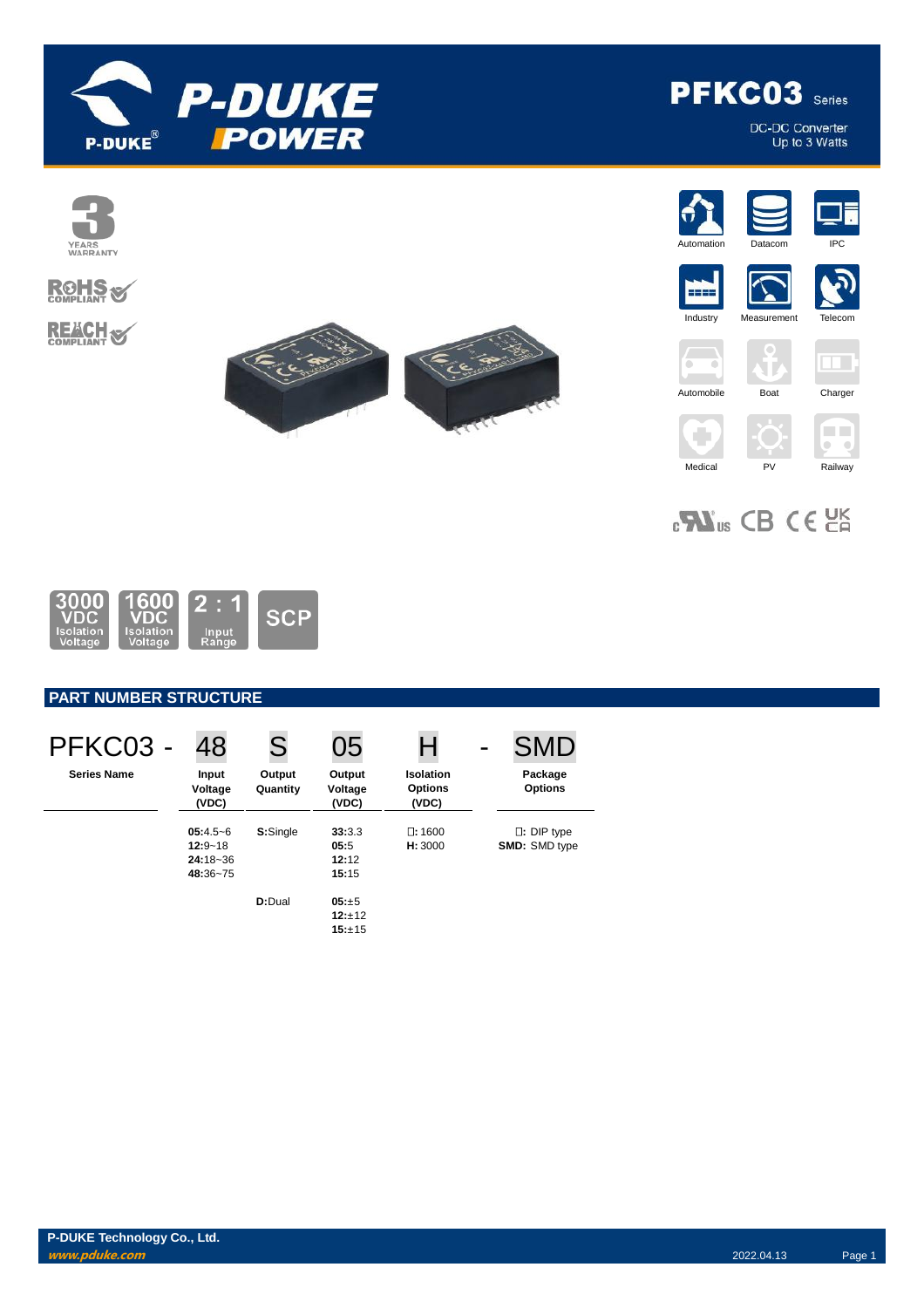



### **TECHNICAL SPECIFICATION** All specifications are typical at nominal input, full load and 25℃ unless otherwise noted

| Input Range<br><b>Model</b> |            | Output<br>Voltage | <b>Output Current</b><br>@ Full Load |                  | <b>Input Current</b><br>@ No Load | Efficiency | Maximum<br><b>Capacitor Load</b> |
|-----------------------------|------------|-------------------|--------------------------------------|------------------|-----------------------------------|------------|----------------------------------|
| <b>Number</b>               |            |                   | Min. Load                            | <b>Full Load</b> |                                   |            |                                  |
|                             | <b>VDC</b> | <b>VDC</b>        | mA                                   | mA               | m <sub>A</sub>                    | %          | uF.                              |
| PFKC03-05S33                | $4.5 - 6$  | 3.3               | 60                                   | 600              | 20                                | 66         | 2200                             |
| PFKC03-05S05                | $4.5 - 6$  | 5                 | 60                                   | 600              | 20                                | 70         | 1000                             |
| PFKC03-05S12                | $4.5 - 6$  | 12                | 25                                   | 250              | 35                                | 76         | 170                              |
| PFKC03-05S15                | $4.5 - 6$  | 15                | 20                                   | 200              | 35                                | 75         | 110                              |
| PFKC03-05D05                | $4.5 - 6$  | ±5                | ±30                                  | ± 300            | 20                                | 74         | ± 500                            |
| PFKC03-05D12                | $4.5 - 6$  | ±12               | ±12                                  | ± 125            | 25                                | 75         | ±96                              |
| PFKC03-05D15                | $4.5 - 6$  | ±15               | ±10                                  | ±100             | 55                                | 73         | ± 47                             |
| PFKC03-12S33                | $9 - 18$   | 3.3               | 60                                   | 600              | 10                                | 70         | 2200                             |
| PFKC03-12S05                | $9 - 18$   | 5                 | 60                                   | 600              | 10                                | 75         | 1000                             |
| PFKC03-12S12                | $9 - 18$   | 12                | 25                                   | 250              | 15                                | 79         | 170                              |
| PFKC03-12S15                | $9 - 18$   | 15                | 20                                   | 200              | 15                                | 77         | 110                              |
| PFKC03-12D05                | $9 - 18$   | ±5                | ±30                                  | ± 300            | 15                                | 76         | ± 500                            |
| PFKC03-12D12                | $9 - 18$   | ±12               | ±12                                  | ± 125            | 20                                | 78         | ±96                              |
| PFKC03-12D15                | $9 - 18$   | ±15               | ±10                                  | ±100             | 25                                | 79         | ± 47                             |
| PFKC03-24S33                | $18 - 36$  | 3.3               | 60                                   | 600              | 10                                | 71         | 2200                             |
| PFKC03-24S05                | $18 - 36$  | 5                 | 60                                   | 600              | 10                                | 76         | 1000                             |
| PFKC03-24S12                | $18 - 36$  | 12                | 25                                   | 250              | 10                                | 80         | 170                              |
| PFKC03-24S15                | $18 - 36$  | 15                | 20                                   | 200              | 10                                | 80         | 110                              |
| PFKC03-24D05                | $18 - 36$  | ±5                | ±30                                  | ± 300            | 10                                | 77         | $\pm\,500$                       |
| PFKC03-24D12                | $18 - 36$  | ±12               | ±12                                  | ± 125            | 10                                | 79         | ±96                              |
| PFKC03-24D15                | $18 - 36$  | ±15               | ±10                                  | ±100             | 10                                | 79         | ± 47                             |
| PFKC03-48S33                | $36 - 75$  | 3.3               | 60                                   | 600              | 5                                 | 72         | 2200                             |
| PFKC03-48S05                | $36 - 75$  | 5                 | 60                                   | 600              | 5                                 | 75         | 1000                             |
| PFKC03-48S12                | $36 - 75$  | 12                | 25                                   | 250              | 5                                 | 79         | 170                              |
| PFKC03-48S15                | $36 - 75$  | 15                | 20                                   | 200              | 5                                 | 79         | 110                              |
| PFKC03-48D05                | $36 - 75$  | ±5                | ±30                                  | ± 300            | 5                                 | 77         | ± 500                            |
| PFKC03-48D12                | $36 - 75$  | ±12               | ±12                                  | ± 125            | 5                                 | 79         | ±96                              |
| PFKC03-48D15                | $36 - 75$  | ±15               | ±10                                  | ±100             | 5                                 | 79         | ± 47                             |

\* The output requires a minimum loading on the output to maintain specified regulation. Operation under no-load condition will not damage these devices, however they may not meet all listed specification.

| <b>INPUT SPECIFICATIONS</b>   |                         |                   |      |      |         |             |
|-------------------------------|-------------------------|-------------------|------|------|---------|-------------|
| <b>Parameter</b>              |                         | <b>Conditions</b> | Min. | Typ. | Max.    | <b>Unit</b> |
| Operating input voltage range |                         | 5Vin(nom)         | 4.5  | 5    | 6       |             |
|                               |                         | 12Vin(nom)        | 9    | 12   | 18      | <b>VDC</b>  |
|                               |                         | 24Vin(nom)        | 18   | 24   | 36      |             |
|                               |                         | 48Vin(nom)        | 36   | 48   | 75      |             |
| Start up time                 | Constant resistive load | Power up          |      |      | 30      | ms          |
| Input surge voltage           | 100 ms, max.            | 5Vin(nom)         |      |      | 18      |             |
|                               |                         | 12Vin(nom)        |      |      | 36      | <b>VDC</b>  |
|                               |                         | 24Vin(nom)        |      |      | 50      |             |
|                               |                         | 48Vin(nom)        |      |      | 100     |             |
| Input filter                  |                         |                   |      |      | Pi type |             |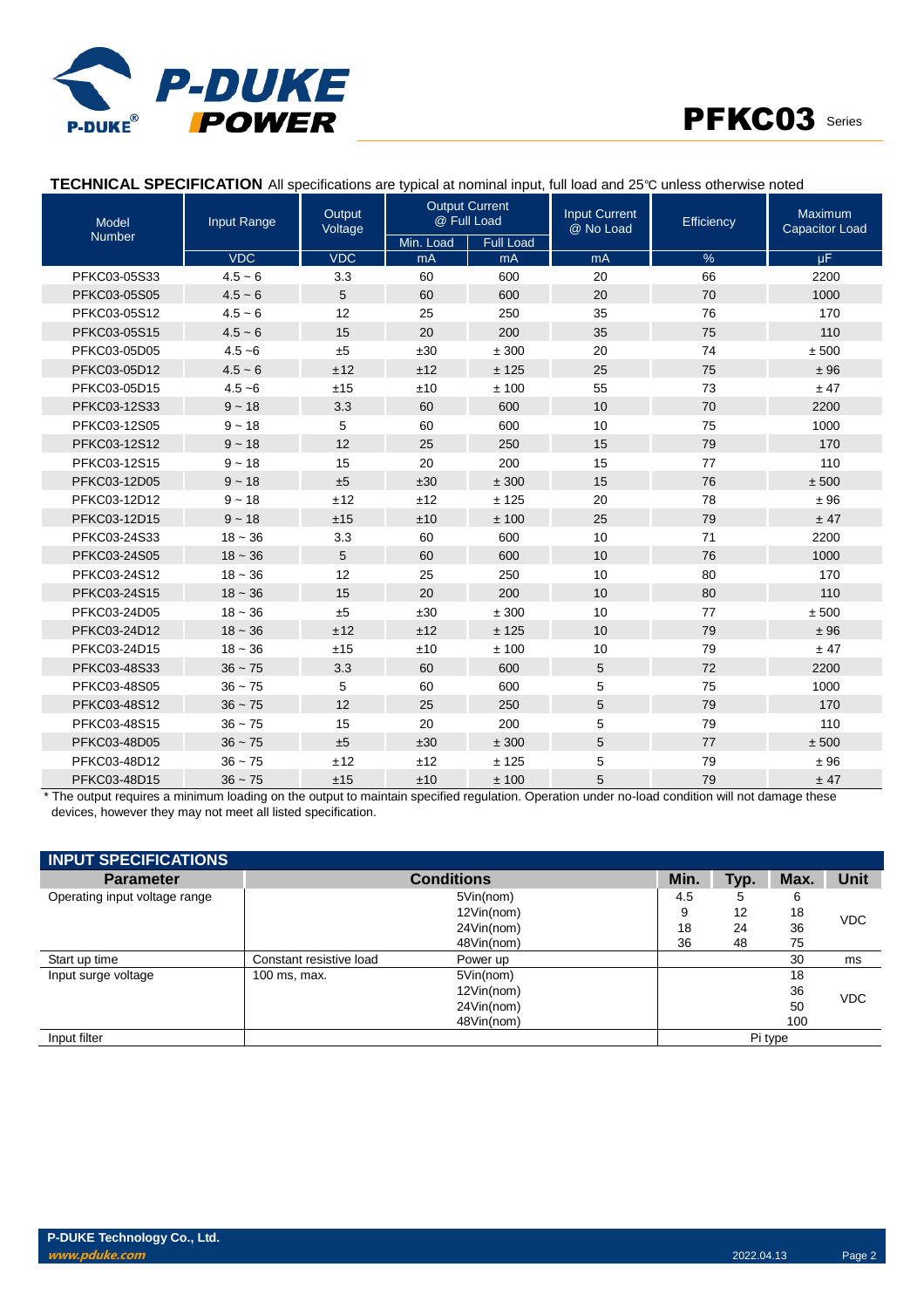

| <b>OUTPUT SPECIFICATIONS</b>     |                                    |                   |               |         |      |         |          |
|----------------------------------|------------------------------------|-------------------|---------------|---------|------|---------|----------|
| <b>Parameter</b>                 |                                    | <b>Conditions</b> |               | Min.    | Typ. | Max.    | Unit     |
| Voltage accuracy                 |                                    |                   |               | $-1.0$  |      | $+1.0$  | %        |
| Line regulation                  | Low Line to High Line at Full Load |                   |               | $-0.2$  |      | $+0.2$  | $\%$     |
| Load regulation                  | Min. Load to Full Load             | Single            | 3.3Vout       | $-0.3$  |      | $+0.3$  |          |
|                                  |                                    |                   | <b>Others</b> | $-0.2$  |      | $+0.2$  | $\%$     |
|                                  |                                    | Dual              | All           | $-2.0$  |      | $+2.0$  |          |
| Cross regulation                 | Asymmetrical load 25%/100% FL      | Dual              |               | $-5.0$  |      | $+5.0$  | %        |
| Ripple and noise                 | Measured by 20MHz bandwidth        | 3.3 Vout, 5 Vout  |               |         | 75   |         |          |
|                                  |                                    | 12Vout            |               |         | 120  |         | mVp-p    |
|                                  |                                    | 15Vout            |               |         | 150  |         |          |
| Temperature coefficient          |                                    |                   |               | $-0.02$ |      | $+0.02$ | $\%$ /°C |
| Transient response recovery time | 25% load step change               |                   |               |         | 500  |         | $\mu s$  |
| Short circuit protection         | Continuous, automatics recovery    |                   |               |         |      |         |          |
|                                  |                                    |                   |               |         |      |         |          |

| <b>GENERAL SPECIFICATIONS</b> |                          |                 |                   |      |                              |                              |                    |  |
|-------------------------------|--------------------------|-----------------|-------------------|------|------------------------------|------------------------------|--------------------|--|
| <b>Parameter</b>              |                          |                 | <b>Conditions</b> | Min. | Typ.                         | Max.                         | <b>Unit</b>        |  |
| <b>Isolation voltage</b>      | 1 minute                 | Input to Output | Standard          | 1600 |                              |                              | <b>VDC</b>         |  |
|                               |                          |                 | Suffix "H"        | 3000 |                              |                              |                    |  |
| Isolation resistance          | 500VDC                   |                 |                   |      |                              |                              | $G\Omega$          |  |
| Isolation capacitance         |                          |                 |                   |      |                              | 300                          | pF                 |  |
| Switching frequency           |                          |                 |                   | 100  |                              |                              | kHz                |  |
| Safety approvals              | IEC /EN /UL 62368-1      |                 |                   |      |                              | UL:E193009                   |                    |  |
|                               |                          |                 |                   |      |                              | CB:UL(Demko)                 |                    |  |
| Case material                 |                          |                 |                   |      |                              | Non-conductive black plastic |                    |  |
| Base material                 |                          |                 |                   |      | Non-conductive black plastic |                              |                    |  |
| Potting material              |                          |                 |                   |      |                              | Epoxy (UL94 V-0)             |                    |  |
| Weight                        |                          |                 | DIP Type          |      |                              |                              | 14g (0.48oz)       |  |
|                               |                          |                 | SMD Type          |      |                              |                              | 15g (0.52oz)       |  |
| <b>MTBF</b>                   | MIL-HDBK-217F, Full load |                 |                   |      |                              |                              | 8.066 x $10^6$ hrs |  |

| <b>ENVIRONMENTAL SPECIFICATIONS</b> |                   |       |      |              |              |  |
|-------------------------------------|-------------------|-------|------|--------------|--------------|--|
| <b>Parameter</b>                    | <b>Conditions</b> | Min.  | Typ. | Max.         | <b>Unit</b>  |  |
| Operating ambient temperature       | Without derating  | $-25$ |      | $+7^{\circ}$ | °C           |  |
| Maximum case temperature            |                   |       |      | 100          | °C           |  |
| Storage temperature range           |                   | -55   |      | $+125$       | °C           |  |
| Thermal shock                       |                   |       |      |              | MIL-STD-810F |  |
| Vibration                           |                   |       |      |              | MIL-STD-810F |  |
| Relative humidity                   |                   |       |      |              | 5% to 95% RH |  |

| <b>EMC SPECIFICATIONS</b>      |             |                                          |                  |
|--------------------------------|-------------|------------------------------------------|------------------|
| <b>Parameter</b>               |             | <b>Conditions</b>                        | Level            |
| EMI                            | EN55032     |                                          | Class A          |
| <b>EMS</b>                     | EN55024     |                                          |                  |
| <b>ESD</b>                     | EN61000-4-2 | Air $\pm$ 8kV and Contact $\pm$ 6kV      | Perf. Criteria A |
| Radiated immunity              | EN61000-4-3 | 10 V/m                                   | Perf. Criteria A |
| <b>Fast transient</b>          | EN61000-4-4 | $±$ 2kV                                  | Perf. Criteria B |
|                                |             | With an external input filter capacitor  |                  |
|                                |             | (Nippon chemi-con KY series, 220µF/100V) |                  |
| Surge                          | EN61000-4-5 | $±$ 1kV                                  | Perf. Criteria B |
|                                |             | With an external input filter capacitor  |                  |
|                                |             | (Nippon chemi-con KY series, 220µF/100V) |                  |
| Conducted immunity             | EN61000-4-6 | 10 Vr.m.s                                | Perf. Criteria A |
| Power frequency magnetic field | EN61000-4-8 | 100A/m continuous: 1000A/m 1 second      | Perf. Criteria A |

**CAUTION:** This power module is not internally fused. An input line fuse must always be used.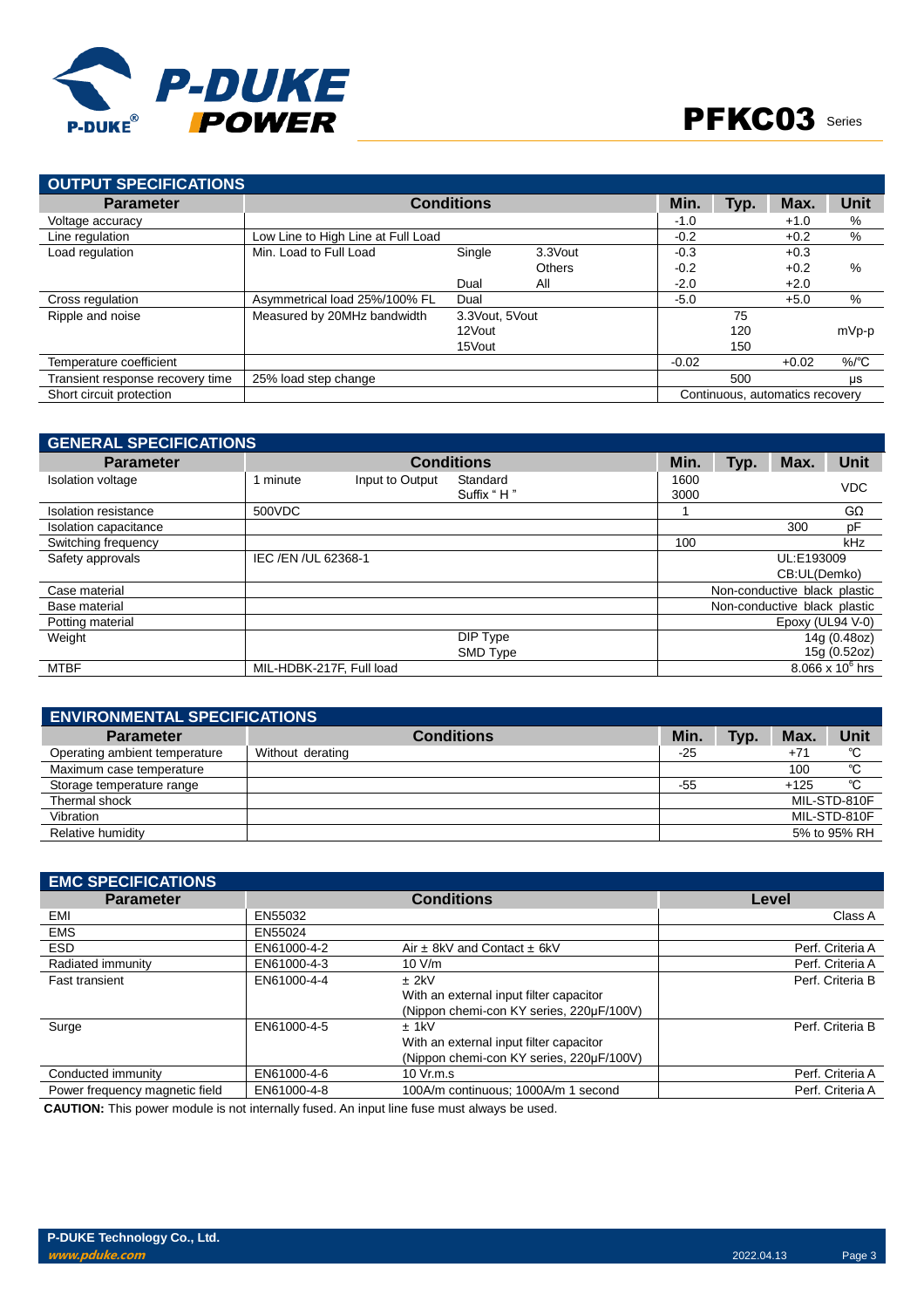



# **CHARACTERISTIC CURVE**



#### **FUSE CONSIDERATION**

This power module is not internally fused. An input line fuse must always be used.

This encapsulated power module can be used in a wide variety of applications, ranging from simple stand-alone operation to an integrated part of sophisticated power architecture.

To maximum flexibility, internal fusing is not included; however, to achieve maximum safety and system protection, always use an input line fuse. The input line fuse suggest as below:

| Model            | <b>Fuse Rating</b><br>Ά | Fuse Type |
|------------------|-------------------------|-----------|
| <b>PFKC03-05</b> | 1.6                     | Slow-Blow |
| <b>PFKC03-12</b> | 0.8                     | Slow-Blow |
| <b>PFKC03-24</b> | 0.5                     | Slow-Blow |
| <b>PFKC03-48</b> | 0.315                   | Slow-Blow |

The table based on the information provided in this data sheet on inrush energy and maximum DC input current at low Vin.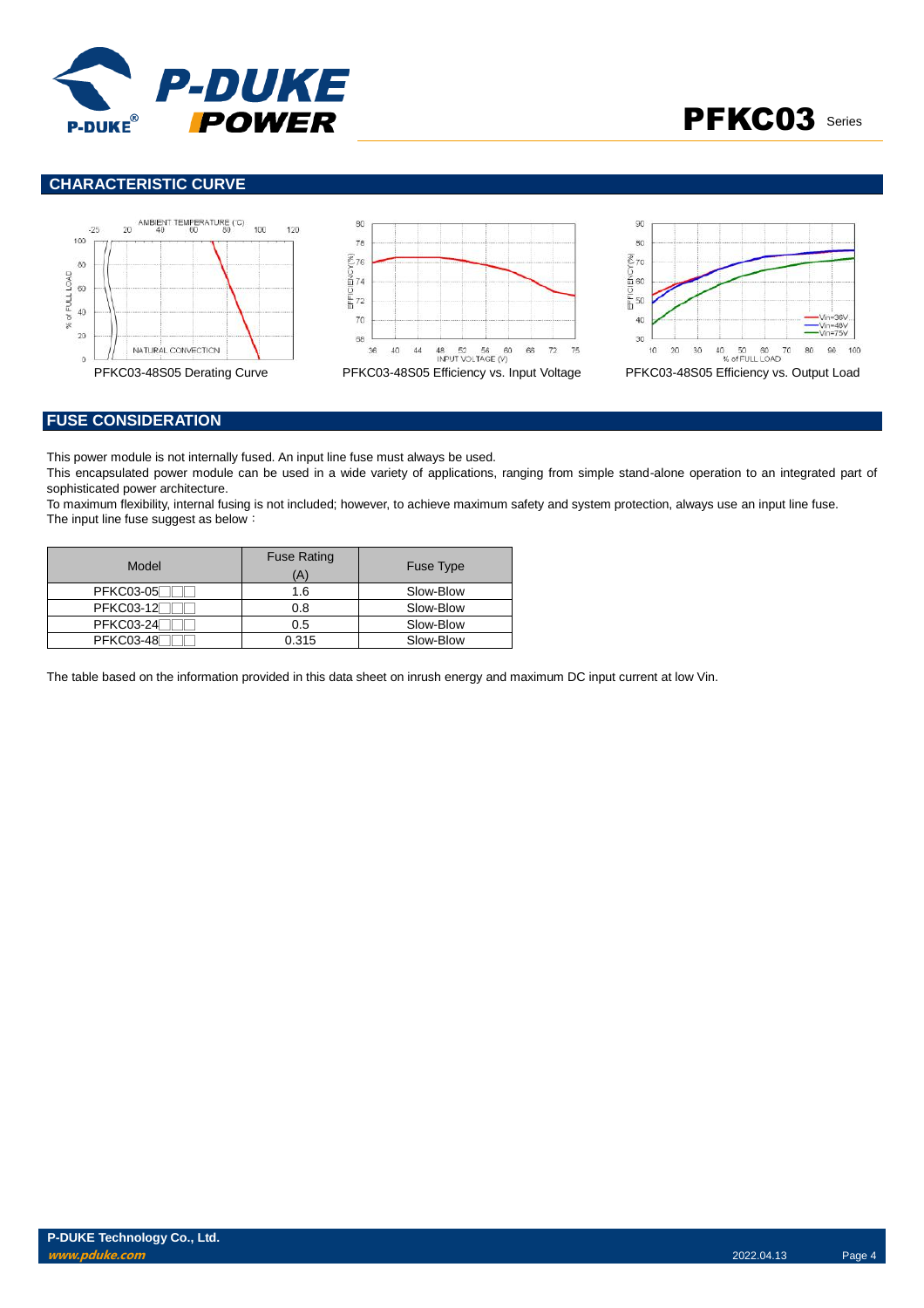

# PFKC03 Series

# **MECHANICAL DRAWING**







### **DIP type PIN CONNECTION**

| <b>PIN</b> | <b>SINGLE</b>  | <b>DUAL</b> | <b>PIN</b> | <b>SINGLE</b> | <b>DUAL</b> |
|------------|----------------|-------------|------------|---------------|-------------|
| 2          | -Vin           | -Vin        | 23         | $+V$ in       | $+V$ in     |
| 3          | -Vin           | -Vin        | 22         | $+V$ in       | $+V$ in     |
|            |                |             |            |               |             |
| 9          | NC.            | Common      | 16         | -Vout         | Common      |
| 10         | N <sub>C</sub> | <b>NC</b>   | 15         | <b>NC</b>     | <b>NC</b>   |
| 11         | <b>NC</b>      | -Vout       | 14         | $+$ Vout      | $+$ Vout    |

\*NC:No Connection

1. All dimensions in inch [mm]

2. Tolerance :x.xx±0.02 [x.x±0.5]

x.xxx±0.010 [x.xx±0.25]

3. Pin dimension tolerance ±0.004[0.10]

|        | PIN CONNECTION |             |     |               |             |
|--------|----------------|-------------|-----|---------------|-------------|
| PIN    | <b>SINGLE</b>  | <b>DUAL</b> | PIN | <b>SINGLE</b> | <b>DUAL</b> |
| 2      | -Vin           | -Vin        | 23  | $+V$ in       | $+V$ in     |
| 3      | -Vin           | -Vin        | 22  | $+V$ in       | $+V$ in     |
|        |                |             |     |               |             |
| 9      | NC.            | Common      | 16  | -Vout         | Common      |
| 10     | N <sub>C</sub> | <b>NC</b>   | 15  | <b>NC</b>     | <b>NC</b>   |
| 11     | NC.            | -Vout       | 14  | $+$ Vout      | $+$ Vout    |
| Others | NC.            | <b>NC</b>   |     |               |             |
|        |                |             |     |               |             |

\*NC:No Connection

1. All dimensions in inch [mm]

2. Tolerance :x.xx±0.02 [x.x±0.5]

x.xxx±0.010 [x.xx±0.25]

3. Pin dimension tolerance ±0.004[0.10]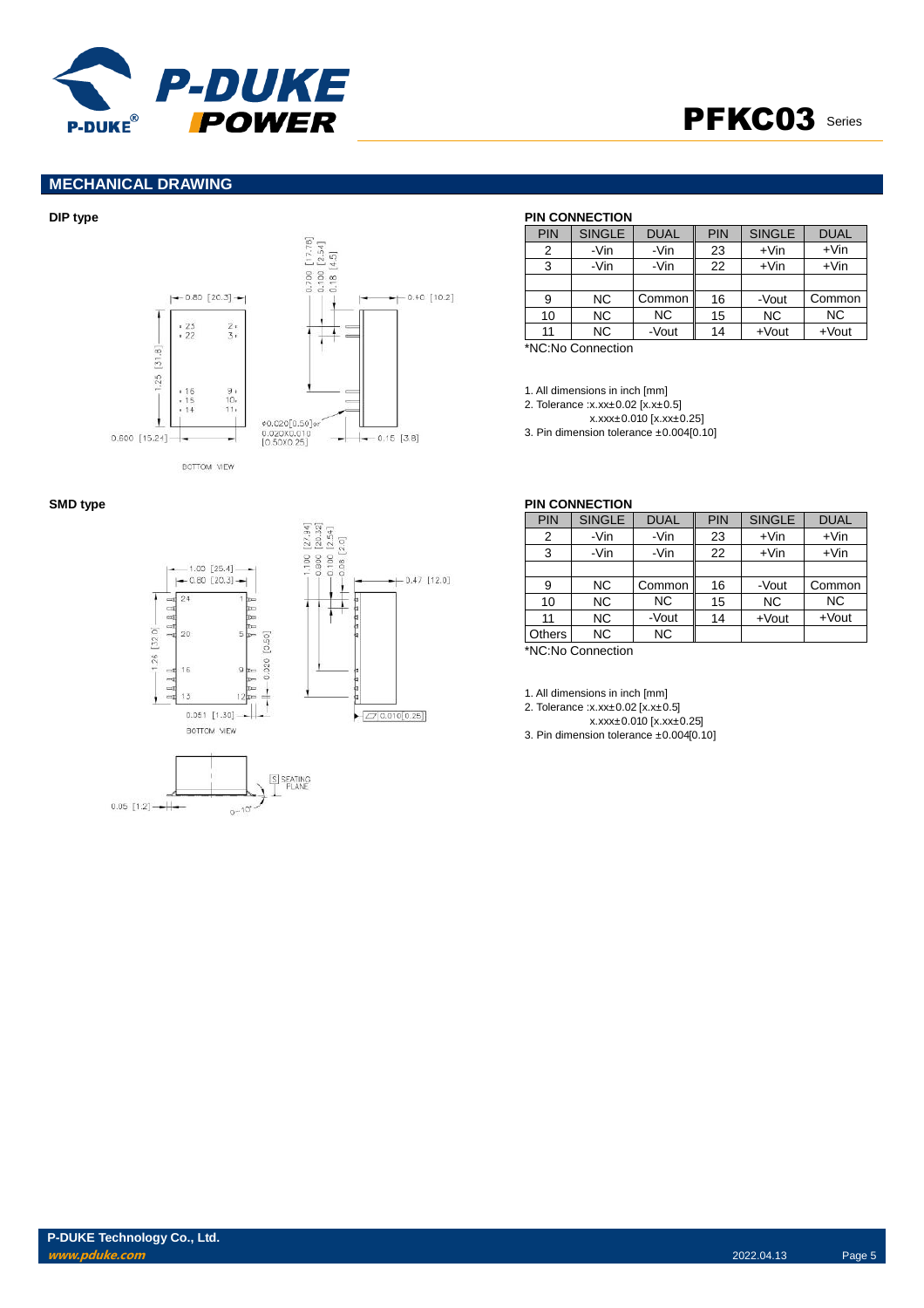

# PFKC03 Series

#### **RECOMMENDED PAD LAYOUT**

#### **DIP type**



#### **SMD type**



All dimensions in inch[mm] Pad size(lead free recommended) Through hole 2.3.9.10.11.14.15.16.22.23: Φ0.031[0.80] Top view pad 2.3.9.10.11.14.15.16.22.23: Φ0.039[1.00] Bottom view pad 2.3.9.10.11.14.15.16.22.23: Φ0.063[1.60]

All dimensions in inch[mm] Pad size(lead free recommended) Top view pad:0.079x0.059[2.00x1.50]

#### **THERMAL CONSIDERATIONS**

The power module operates in a variety of thermal environments.

- However, sufficient cooling should be provided to help ensure reliable operation of the unit.
- Heat is removed by conduction, convection, and radiation to the surrounding environment.
- Proper cooling can be verified by measuring the point as the figure below.

The case temperature (Tc) should be measured at the position as the figure below.

The temperature at this location should not exceed "Maximum case temperature".

When operating, adequate cooling must be provided to maintain the test point temperature at or below "Maximum case temperature". You can limit this temperature to a lower value for extremely high reliability.

■ Thermal test condition with vertical direction by natural convection (20LFM).